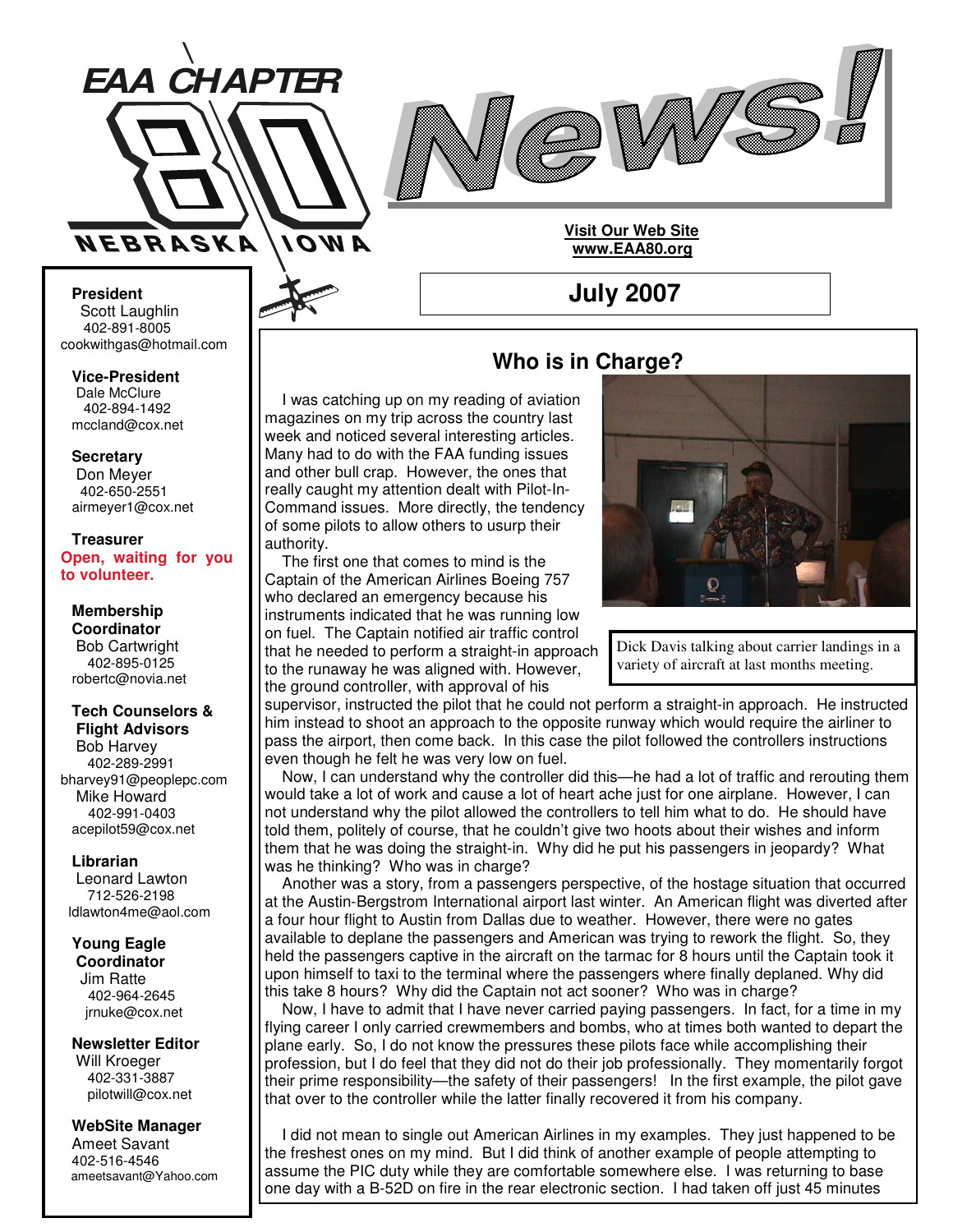earlier and was still quite heavy. The military controller on the ground suggested that I fly around for a while since he felt I was too new of an aircraft commander to handle such a heavy weight landing. I will not repeat what I told him on the radio. But, I can tell you I did not let him assume control of my aircraft and tell me what to do!

A pilot phrase I heard one time comes to mind, "If you got the stick, shake it; otherwise I am doing what I want  $\#\textcircled{a}$  !!".

# I uly Meeting Time & Location.

The Chapter 80 monthly meeting will be at 7:00PM on Monday, July 9th at the main hangar of Hangar One at Millard Airport, Omaha, NE. It is still located on South 132nd Street between Q and Harrison.

# uly Program.

Our speaker this month will be our very own Don Meyer. He will be talking about his American Champion Super Decathlon. See picture on the last page. As the norm, we will have food. I do not know what it will be, but I am sure it will be good. Freaky, but as I sit here writing this I hear Don making pattern calls at Millard.

**Volunteer Needed.** Our Treasurer, Rob Hansen, has moved and the Chapter is in need of someone to fill that position. You do not need to be a certified accountant, heck you don't even need to have accounting or business experience. All we ask is that you can count (slow is OK) and balance a checkbook. Some public speaking may be required, but that is waived if you can get the President to do the Treasurer's Report each month. Please contact a Chapter Officer if you are interested.

| $(B)$ - Breakfast / $(L)$ - Lunch                        |                                                                                                                                                                                |
|----------------------------------------------------------|--------------------------------------------------------------------------------------------------------------------------------------------------------------------------------|
|                                                          | York, NE                                                                                                                                                                       |
|                                                          | Crete, NE                                                                                                                                                                      |
|                                                          | El Dorado, KS                                                                                                                                                                  |
|                                                          |                                                                                                                                                                                |
|                                                          | David City, NE                                                                                                                                                                 |
| Fly-in (B) & Airshow                                     | Emmetsburg, IA                                                                                                                                                                 |
| Fly-in 7:00 a.m. - 12:30 p.m.                            |                                                                                                                                                                                |
|                                                          |                                                                                                                                                                                |
| Parachute Bogie<br>July 13-15                            | Plattsmouth, NE                                                                                                                                                                |
| Nebraska State Fly-In                                    | Wayne, NE                                                                                                                                                                      |
| McConnell AFB Air Show                                   | Wichita, KS                                                                                                                                                                    |
| Fly-in (B) 7-11                                          | Creston, IA                                                                                                                                                                    |
| 4th Annual Congressional Fly-in (B), display             |                                                                                                                                                                                |
| booths, flyovers and other events. Gould                 |                                                                                                                                                                                |
| <b>Memorial Airport</b>                                  | Tarkio, Mo                                                                                                                                                                     |
| $Fly-in(B)$                                              | Algona, IA                                                                                                                                                                     |
| Fly-in (B) 7-11                                          | Sioux City, IA                                                                                                                                                                 |
| Fly-in (B) - Skydiving                                   | Waukon, IA                                                                                                                                                                     |
| ILPA-IBDA L-Birds Fly-in                                 | Keokuk, IA                                                                                                                                                                     |
| International Cessna 150-152 Fly-in Clinton, IA          |                                                                                                                                                                                |
| EAA Chapter 569 will be serving their regular            |                                                                                                                                                                                |
| breakfast from 7:30 till 10:30 at Crete (See above). The |                                                                                                                                                                                |
| Model T club of Lincoln will also be there.              |                                                                                                                                                                                |
|                                                          | Chapter 1055 (B)<br>Chapter 569 (0730-1030)<br>EAA 88 44th Air Capital Fly-In<br>8th Annual Nebraska Ultralight Gathering<br>Airshow 12:30 p.m. - 1:30 p.m. & 2:00. - 5:00p.m. |

EAA Chapter 1055 and the York Airport will be hosting a Fuel Stop/BBQ for travelers going to Oshkosh from 11:00am till the sun don't shine. They are firing up the big cooker and serving BBQ pork loin sandwiches, baked beans, potato salad and cold drinks all day long. For those of us left behind or haven't left yet, stop by and spend an hour or two or even the day at the airport, watching the aircraft, meeting the travelers and munching on the BBQ.

- July 23-29 AirVenture\* Oshkosh, WI \*The ATIS frequency has changed. See the NOTAM at http:// www.airventure.org/2007/flying/notam07.pdf. Ask a member to print one for you if you do not have internet.
- July 28 Planes, Trains and Automobiles Oelwein, IA Fly-In (B)
- Aug 4 16TH Annual Cowtown Fly-in Ellsworth, KS
- Aug 10-11 Mid-America Antique Fly-in Halstead, KS Aug 10-12 Make-a-wish Fly'N rally Millard, NE
- Aug 12 Rotary Fly-in Humboldt, IA
- 3rd Annual Fly-in/Airshow Manchester, IA

September 20–23 Lincoln (LNK) EAA Chapter 569 will host the EAA's Ford TriMotor on its fall tour, rides will be available each day for \$50.00. The Trimotor will be available for public viewing when not flying. To book a flight log on to http://www. airventuremuseum.org/fordtrimotor/

**The next YE Event** will also support the Air and Space Museum summer camp. 7 July at 0800 Millard Airport with a rain day on the 8<sup>th</sup>; same time and place. Contact Jim Ratte if you can help. We flew 20 kids on June 16th. Thanks to the pilots and ground crew that helped.

## **LSA MALL RETURNS TO EAA AIRVENTURE 2007**

The world of light-sport aircraft (LSA) will again be on display for the entire week of EAA AirVenture Oshkosh as aviation enthusiasts browse the latest models in recreational aircraft at the very popular LSA Mall. Located just south of AeroShell Square, EAA's LSA Mall introduces current and prospective pilots to economical personal flight with a wide variety of new, low-cost, light sport aircraft including categories of factory-built, amateurbuilt and experimental. (From EAA)

### **ORDER YOUR 2007 EAA AIRVENTURE PROGRAM TODAY**

No need to wait until you get to Oshkosh to buy your 2007 Official EAA AirVenture Program. You can get the 208-page souvenir book before the start of convention on July 23. Revisit highlights from last year's event, find out what's new this year, and get an insider's take on presentations, the air show, exhibitors, forums, workshops, and everything else that makes this annual gathering a must-visit event. To purchase one or more copies, contact Membership Services at 800-843-3612 or order online. The cost is \$5 per book, plus shipping. To ensure pre-convention delivery, please place your order before July 16. Shipments begin on July 9. Remember, you can plan your daily AirVenture schedule on the AirVenture website. (From EAA)

**GA Averages FIVE Accidents Every Day** — Learn Why! Search the AOPA Air Safety Foundation Accident Database to learn about the causes and outcomes of almost every fixed-wing general aviation accident since 1983. Search by keyword, state, aircraft make and model, weather conditions, and more. You'll gain invaluable knowledge about flying safely by learning from others' mistakes. Visit the ASF Accident Database now and get started.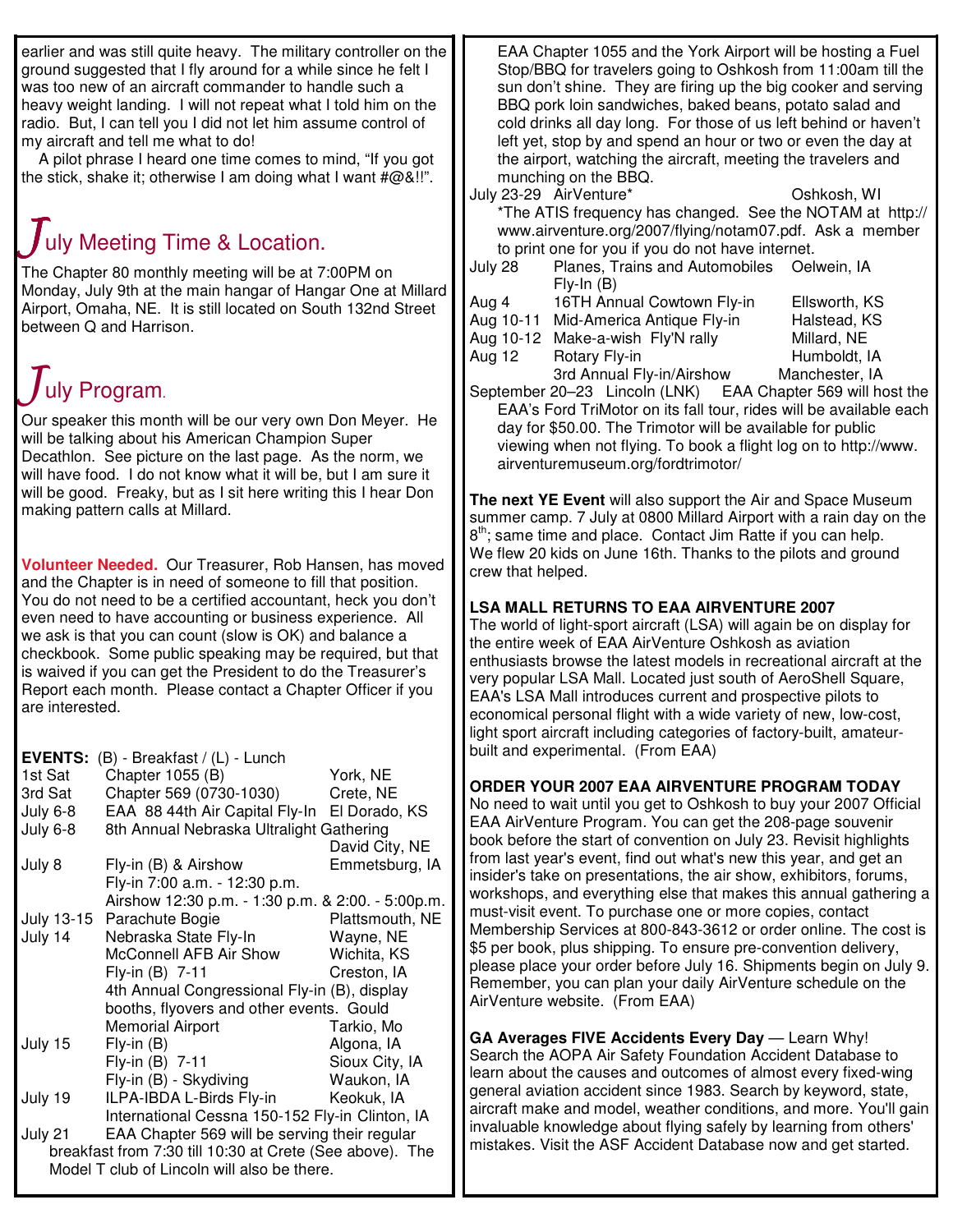#### *EAA Chapter 80* June 11, 2007 *Official Meeting Minutes*

The meeting was called to order by President Scott Laughlin at 7:00 at Hanger One, MLE, Omaha, NE.

- Fried chicken and other goodies were served for dinner.
- Introduction of guest. Dennis from Chapter 569 presented their program for the EAA TriMotor arriving in Lincoln in September.

#### **Treasurers Report**:

• Treasurer Rob Hansen reported expenses of \$308.72, income of \$808.81 and a balance of \$2,166.90 in the checking account. Total cash assets were reported to be \$11,081.34. A motion was made and passed to accept the treasurer's report.

#### **Meeting Minutes**:

• A motion was made and passed to accept the previous month's minutes.

#### **Young Eagles:**

- YE event scheduled for Sat. June 16
- Please check the web site for YE dates.

#### **Builder's Reports**:

- Scott Laughlin Has finished his airplane! Harlan Hain reported his Epic is near completion.
- Chapter members have a Cessna 150 and a RV 7 for sale.

#### **Tech Counselor / Flight Advisor:**

• None

#### **Fly-out/Event Schedule:**

• None

#### **Librarian Report:**

• Leonard reported that "Firewall Forward" has been donated.

#### **Old Business:**

• Wahoo hanger is full.

#### **New Business:**

• Leonard Lawton is looking for a portable sink with a water heater for the Wahoo hanger to assist in washing utensils. **Web Site:**

• www.eaa80.org Ameet would like to visit with anyone who can provide history of chapter also please forward any items, articles or news to him so he can place on the web site.

#### **Program:**

- Dick Davis presented his experiences flying in the Navy, carrier landings and as the Air Boss on a carrier.
- Bob Moser presented information on his group the Avi80rs and their fund raising project to raise money to perform at Oshkosh this year. A concert will be held at UNO on July 17 to raise funds for the group and for our chapter. More info coming.

Meeting adjourned

Don Meyer

**Wanted: Anyone flying in the 2007 "Fly'N for Make-A-Wish" that needs a copilot.** Chapter member Nicole Boettger is interested in learning about air races/rallies and feels she would learn a lot by acting as a copilot in the August 11-12 event. So, any members out there need a copilot or extra crewmember.

The first inaugural North Dakota **Roughrider Air Rally** will be held August 31 – September 2, 2007. Space is limited, so register early! If you register by June 15, cost is \$200. After that date the cost is \$250. If you would like to learn more, visit their website at www.ndcpd.org/roughrider or call 800-233-1737 and ask for Rich.

**Two metal lathes for sale**. One is a 6" Atlas with a 3 and a 4 jaw chuck, and other accessories. The other is a 9" Southbend which has a 3 and a 4 jaw chuck. Asking \$500.00 for each. Contact Tom Wieduwilt, 734-6580. He will be bringing them to the July meeting for viewing.

**1969 Grumman Yankee for sale**, 1870TT, 140mph, recent top & bottom overhaul; new paint, interior, glass, radios, mags, instruments and much more; extended fuel tanks; over \$30K spent last 500 hours, price is \$28K, cruise under 5gph, Paul Hamer 533-4662

**Cessna 150 for sale**. Someone said Ron Wood is selling his Cessna 150 for \$21,000. I was unable to contact him, so you will have to contact him if you are interested.